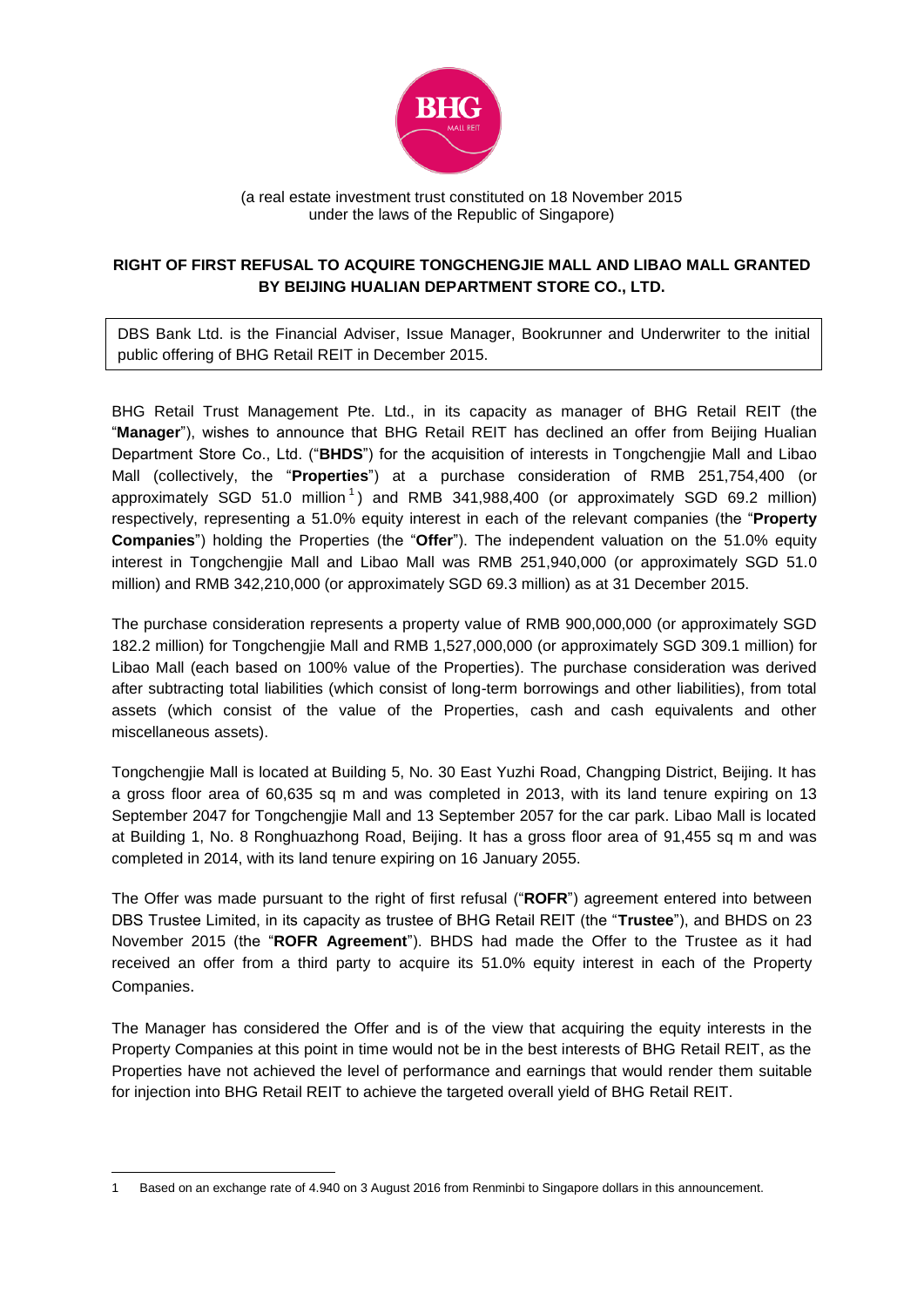The Manager understands that the 51.0% equity interest in each of the Property Companies will be transferred to a private fund which will be managed by a fund manager which will be 50.0% owned (directly or indirectly) by Beijing Hualian Group Investment Holding Co., Ltd<sup>2</sup> and another third party. After the private fund has been established, it is intended that the private fund will provide a right of first refusal over the 51.0% equity interest in each of the Property Companies to BHG Retail REIT. The private fund will also provide a right of first refusal over the 51.0% equity interest in the company which holds Changying Mall<sup>3</sup>.

In line with BHG Retail REIT's acquisition growth strategy which is supported by leveraging on BHDS's experience and the acquisition opportunities in respect of the properties under the ROFR Agreement provided by BHDS, the Manager will continue pursuing selective acquisition opportunities which meets BHG Retail REIT's investment strategy to enhance returns to Unitholders and improve potential opportunities for future income and capital growth.

By Order of the Board

## **BHG Retail Trust Management Pte. Ltd.,**

(Company Registration No. 201504222D)

in its capacity as manager of **BHG Retail REIT**

3 August 2016

**.** 

<sup>2</sup> As of the date of this announcement, Beijing Hualian Group Investment Holding Co., Ltd directly holds approximately 29.7% of BHDS, which in turn indirectly holds 100.0% of the Manager.

<sup>3</sup> Changying Mall was earlier disposed by BHDS.